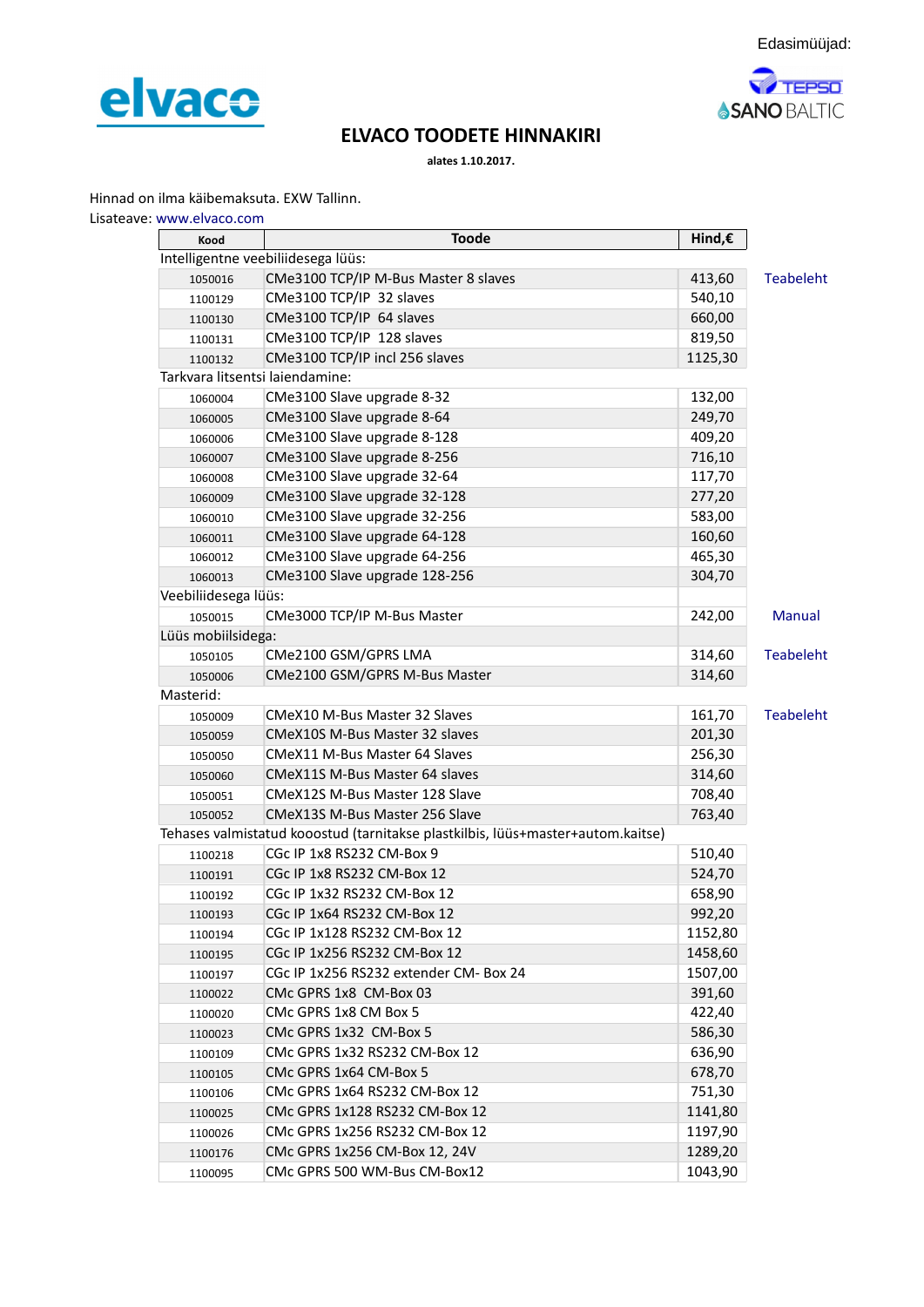| Kood         | <b>Toode</b>                               | Hind,€  |                      |
|--------------|--------------------------------------------|---------|----------------------|
| 1100019      | CMc IP 1x8 CM-Box 5                        | 350,90  |                      |
| 1100034      | CMc IP 1x8 CM-Box 12                       | 361,90  |                      |
| 1100024      | CMc IP 1x32 RS232 CM-Box 12                | 565,40  |                      |
| 1100011      | CMc IP 1x64 CM-Box 5                       | 607,20  |                      |
| 1100104      | CMc IP 1x64 RS232 CM-Box 12                | 678,70  |                      |
| 1100015      | CMc IP 1x128 RS232 CM-Box 12               | 1072,50 |                      |
| 1100017      | CMc IP 1x256 RS232 CM-Box 12               | 1129,70 |                      |
| 1100101      | CMc IP 500 WM-Bus CM Box12                 | 965,80  |                      |
| 1100204      | CGc IP 500 WM-bus for 128 slaves CM-Box 12 | 1620,30 |                      |
| 1100205      | CGc IP 500 WM-bus for 256 slaves CM-Box 12 | 1620,30 |                      |
| 1100202      | CGc IP 500 WM-bus for 32 slaves CM- Box 12 | 1036,20 |                      |
| 1100203      | CGc IP 500 WM-bus for 64 slaves CM- Box 12 | 1155,00 |                      |
| Muud tooted: |                                            |         |                      |
| 1060016      | CMe3100 Add-on Json                        | 201,30  |                      |
| 1060014      | CMe3100 Add-on ModBus                      | 201,30  |                      |
| 1060015      | CMe3100 Add-on Rest                        | 201,30  |                      |
| 1050058      | CMi2110 GSM/GPRS                           | 200,20  |                      |
| 1050012      | CMi2110A GSM/GPRS M-Bus Master             | 209,00  |                      |
| 1100028      | CMi2110A Retrofit 230V, magnet             | 267,30  |                      |
| 1100027      | CMi2110A Retrofit 230V, wall               | 270,60  |                      |
| 9950557      | ABB CT 3-phase B24                         | 190,30  |                      |
| 9950558      | ABB CT 3-phase B24 Mbus                    | 228,80  |                      |
| 1100199      | ABB Elmätare 1-fas B21 CMeX20W             | 201,30  |                      |
| 1100200      | ABB Elmätare 3-fas B23 CMeX20W             | 211,20  |                      |
| 9950554      | ABB KWh meter 1-phase B21                  | 117,70  |                      |
| 9950555      | ABB KWh meter 1-phase Mbus                 | 174,90  |                      |
| 9950536      | ABB KWh meter 3-phas B23 M-Bus             | 206,80  |                      |
| 9950556      | ABB KWh meter 3-phase B23                  | 127,60  |                      |
| 1100201      | ABB Strömtrafo 3-fas B24 CMeX20W           | 275,00  |                      |
| 9950082      | Antenna cabel SMAf-SMAm 5m                 | 80,30   |                      |
| 9950067      | Antenna GSM/GPRS ministub                  | 5,50    |                      |
| 1050024      | CMa10 M-Bus Temperature sensor             | 89,10   | <b>Product sheet</b> |
| 1050061      | <b>CMa10w Wireless M-bus</b>               | 93,50   |                      |
| 1050054      | CMa11 M-Bus Temperature sensor             | 80,30   | <b>Product sheet</b> |
| 1050063      | <b>CMa11w Wireless M-Bus</b>               | 85,80   |                      |
| 1050068      | <b>CMa12w Wireless M-Bus</b>               | 55,00   |                      |
| 1050025      | CMa20 M-Bus Temperature sensor             | 141,90  | <b>Product sheet</b> |
| 1050023      | CMa20w Wireless M-Bus Temp.sensor          | 149,60  |                      |
| 1050103      | CMa30 USB M-Bus Master                     | 314,60  | Manual               |
| 1050104      | CMa35 USB Optical Eye                      | 125,40  |                      |
| 1100110      | CMc 500 WM-Bus CM Box 9                    | 723,80  |                      |
| 1050010      | <b>CMeX20 IR M-Bus Activator</b>           | 84,70   |                      |
| 1050069      | CMeX20W Wireless M-bus adapter             | 84,70   |                      |
| 1050014      | CMeX30 D/A                                 | 139,70  |                      |
| 1050002      | CMeX40 M-Bus I/O                           | 88,00   |                      |
| 1050062      | CMeX50 Wireless M-bus master               | 600,60  |                      |
| 1100120      | CMi-box WMBUS Ext.antenna 230V             | 328,90  |                      |
| 1100119      | CMi-box WMBUS Ext.antenna 24V              | 341,00  |                      |
| 1100156      | CMi-box WMBUS GPRS 2xIA 230V               | 481,80  |                      |
| 1100174      | CMi-box WMBUS GPRS 2xIA 24V                | 501,60  |                      |
| 1100124      | CMi-box WMBUS GPRS Ext.ant 230             | 481,80  |                      |
| 1100123      | CMi-box WMBUS GPRS Ext.ant 24V             | 501,60  |                      |
| 1100122      | CMi-box WMBUS GPRS Int.ant 230             | 481,80  |                      |
| 1100121      | CMi-box WMBUS GPRS Int.ant 24V             | 501,60  |                      |
| 1100117      | CMi-Box WMBUS Int. Antenna 24V             | 301,40  |                      |
|              |                                            |         |                      |